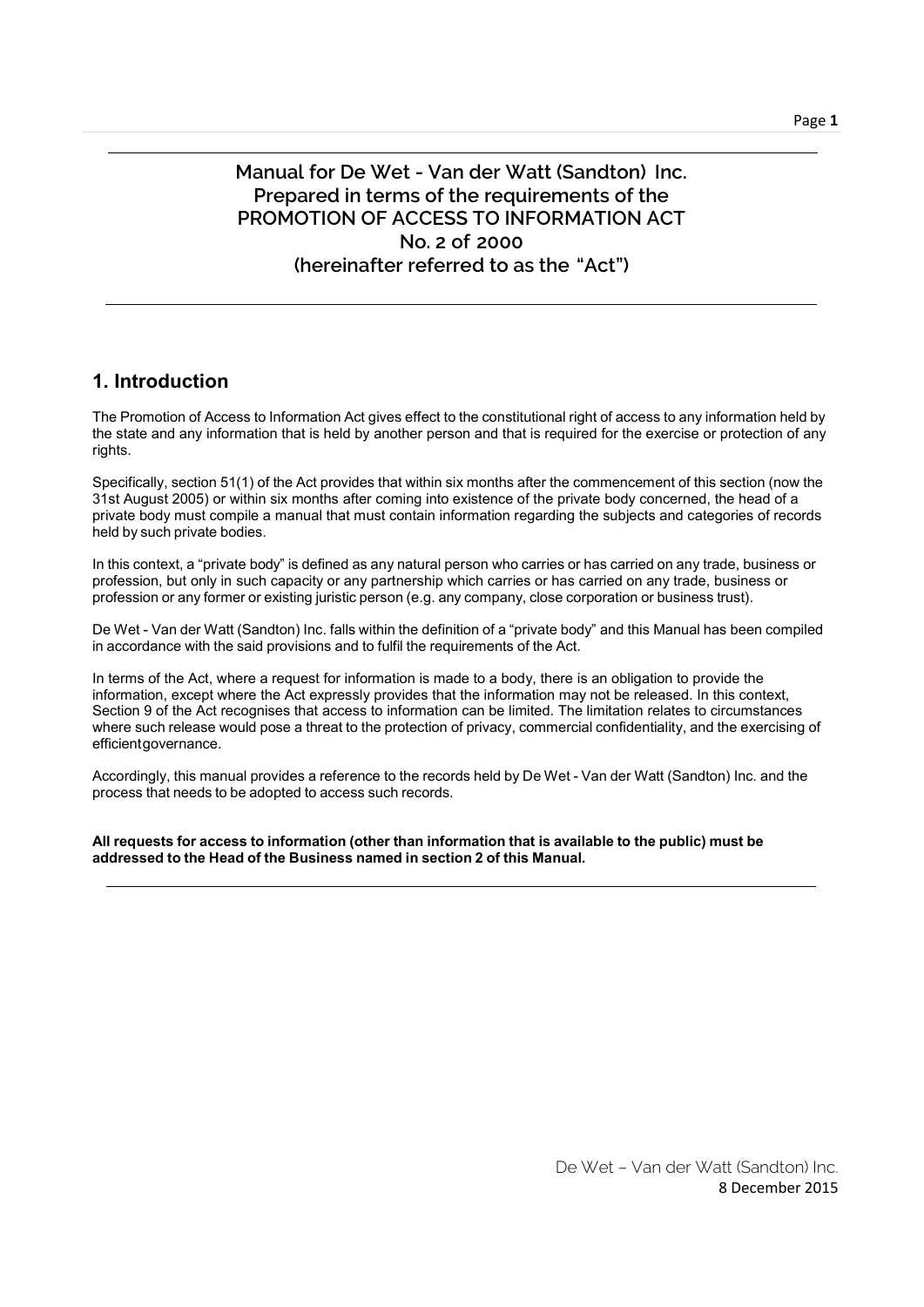## 2. Business and Contact Details

| Name of Business:        | De Wet - Van der Watt (Sandton) Inc.                            |
|--------------------------|-----------------------------------------------------------------|
| <b>Head of Business:</b> | Mr Glen Van der Watt                                            |
| <b>Position:</b>         | Director                                                        |
| Postal Address:          | P.O. Box 78159, Sandton, Johannesburg, Gauteng, 2146            |
| <b>Street Address:</b>   | 121 Eighth Avenue, Highlands North, Johannesburg, Gauteng, 2192 |
| <b>Phone Number:</b>     | 011-884-3780                                                    |
| Fax Number:              | 011-783-1311                                                    |
| Email Address:           | glen@glenwatt.co.za                                             |
| Website:                 | http://www.dewetvanderwatt.co.za                                |

# 3. Manual and Guidelines

Section 10 of the Act provides that the South African Human Rights Commission must compile simple and easily comprehensible guidelines on how to use the Promotion of Access to Information Act. This Guide can be found at the following URL: http://www.sahrc.org.za/home/21/files/Section%2010%20guide%202014.pdf

Any enquires relating to this guide should be directed to the Chief Executive Officer of the South African Human Rights Commission, Private Bag 2700, Houghton, 2041. Telephone (011) 484 8300 or Fax (011) 484 1360.

Copies of the Guide are also available at the following places:

- The office of the Government Communications and Information Services;
- Library of Parliament, Cape Town;
- The South African Library, Cape Town;
- Natal Society Library, Pietermaritzburg;
- The State Library in Pretoria;
- City Library Services,Bloemfontein;
- The National Film, Video and Sound Archives, Pretoria;
- Every Tertiary Education Institution established by or under any law.

Copies of the Guide are also available in all official languages at the following offices:

- All offices of publicbodies;
- All Magistrates'Offices;
- All offices of the Department of Justice and Constitutional Development;
- All Post Offices;

The Guide is also available at all offices and on the website of the South African Human Rights Commission: www.sahrc.org.za.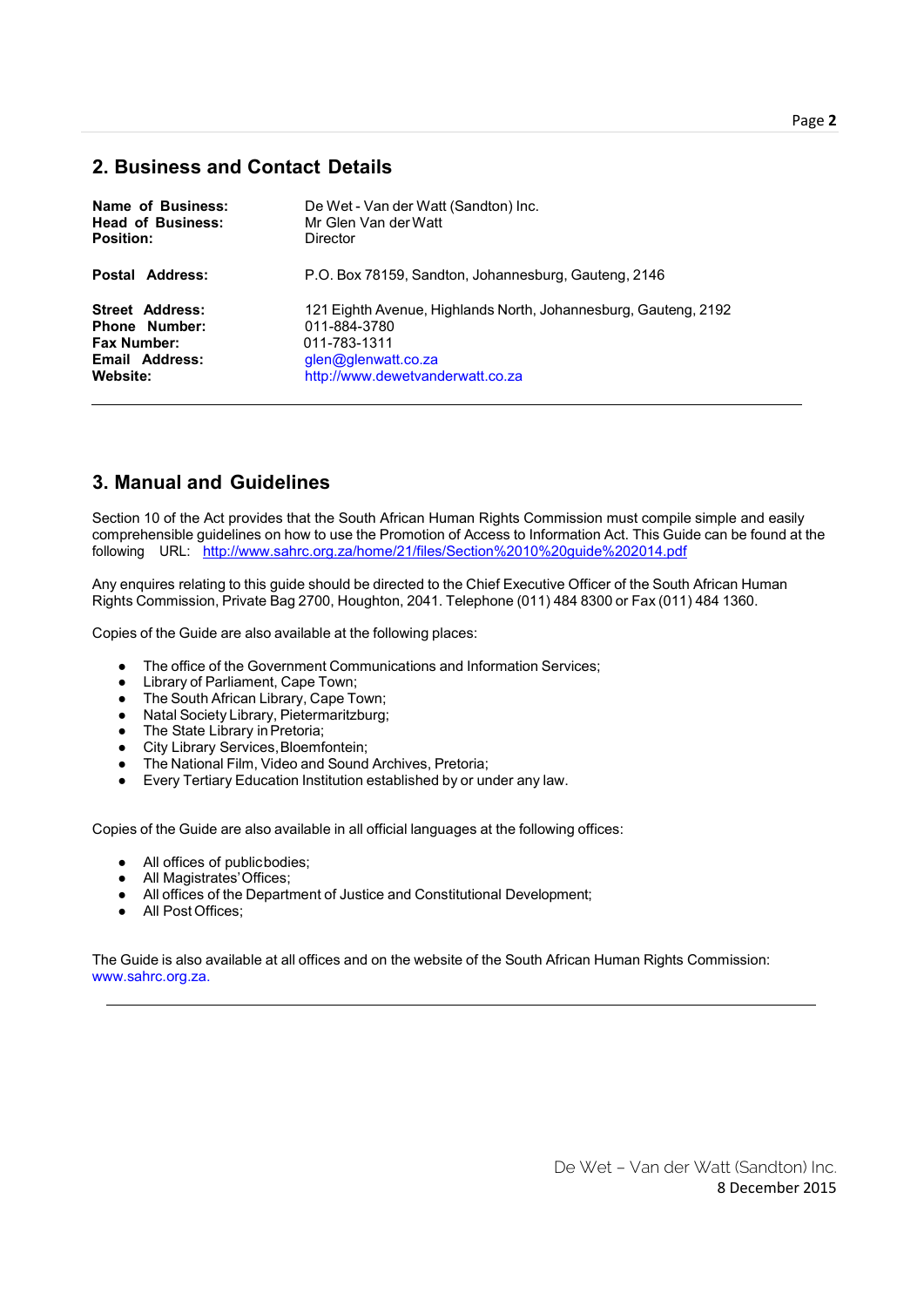#### 4. Records available in terms of Section 52(2) of the Act Not applicable.

## 5. Records that are held at the offices of the business

The following is a list of records that are held at the business's office:

#### Administration:

- Correspondence
- Founding Documents
- Minutes of Management Meetings
- Shareholder Register
- Statutory Returns
- SARS returns and records
- Accounting records

### Human Resources:

- Conditions of Service
- Employee Records
- Employment Contracts
- Employment Equity Records
- GeneralCorrespondence
- Industrial and Labour Relations Records.
- Information relating to Health and Safety Regulations
- Remuneration Records and Policies
- Statutory Records
- Training Records

#### Operations:

- Client and Customer Registry
- Contracts
- GeneralCorrespondence
- Information relating to Work-In-Progress
- Production Records
- Suppliers' Registry

#### Finances:

- Annual FinancialStatements
- Asset Register
- Budgets
- Contracts
- FinancialTransactions
- GeneralCorrespondence
- InsuranceInformation
- Internal Audit Records
- Management Accounts
- Purchase and Order Information
- Stock Records
- Tax Records (company and employee)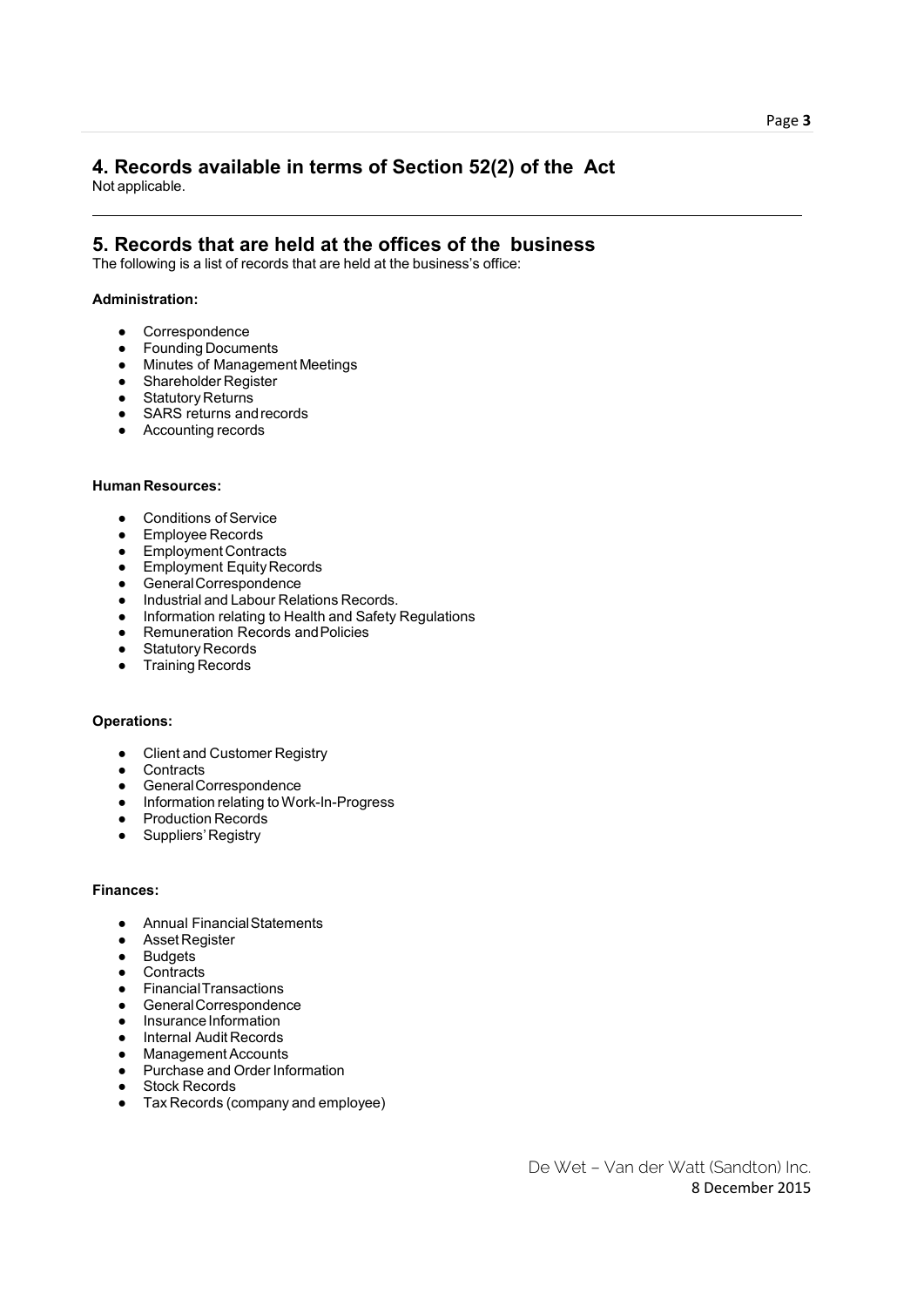Information Technology: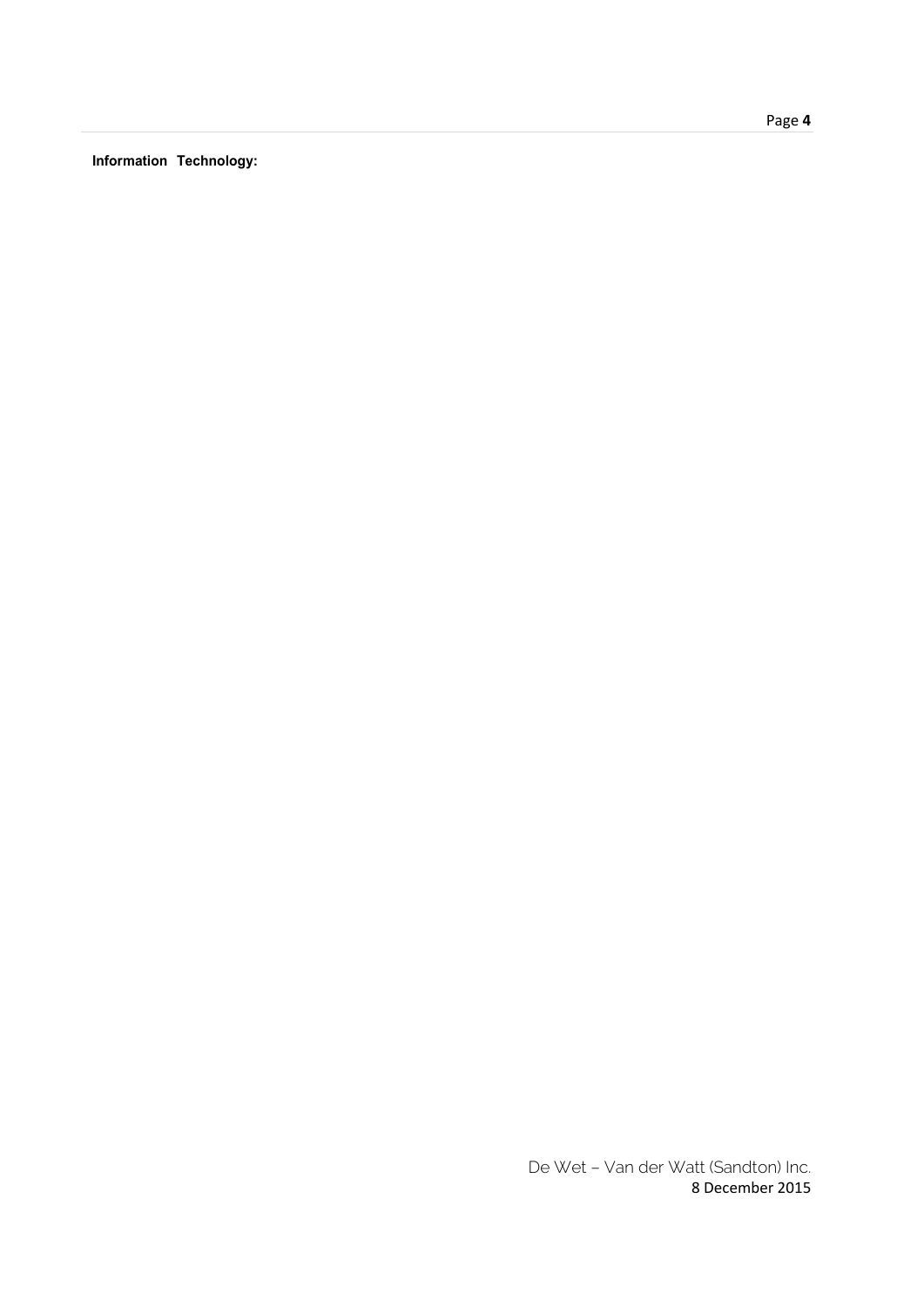- Network Diagrams
- User Manuals

Statutory Record: At present these include records (if any) held in terms of:

- Administration of Estates Act 66 of 1965
- Arbitration Act 42 of 1965
- Basic Conditions of Employment 75 of 1997
- Companies Act 61 of 1973
- Compensation for Occupational Injuries and Health Diseases Act 130 of 1993
- Consumer Affairs (Unfair Business Practices) Act 71 of 1988
- Copyright Act 98 of 1978<br>● Credit Agreements Act 7
- Credit Agreements Act 75 of 1980
- Currency and Exchanges Act 9 of 1933
- Debtor Collectors Act 114 of 1998
- Employment Equity Act 55 of 1998
- Finance Act 35 of 2000
- Financial Advisory and Intermediary Services Act 37 of 2002
- Financial Intelligence Centre Act 38 of 2001
- Financial Services Board Act 97 of 1990
- Financial Relations Act 65 of 1976
- Harmful Business Practices Act 23 of 1999
- Income Tax Act 95 of 1967
- Insolvency Act 24 of 1936
- Intellectual Property Laws Amendments Act 38 of 1997
- Labour Relations Act 66 of 1995
- Long Term Insurance Act 52 of 1998
- Medical Schemes Act 131 of1998
- Occupational Health & Safety Act 85 of 1993
- Pension Funds Act 24 of 1956
- Post Office Act 44 of 1958
- Protection of Businesses Act 99 of 1978
- Regional Services Councils Act 109 of 1985
- SA Reserve Bank Act 90 of 1989
- Short Term Insurance Act 53 of 1998
- Skills Development Levies Act 9 of 1999
- Skills Development Act 97 of 1998
- Stamp Duties Act 77 of 1968
- Stock Exchange Control Act 1 of 1985
- Tax on Retirement Funds Act 38 of 1996
- Trade Marks Act 194 of 1993
- Unemployment Contributions Act 4 of 2002
- Unemployment Insurance Act 63 of 2001
- Usury Act No 73 of 1968
- Value Added Tax Act 89 of 1991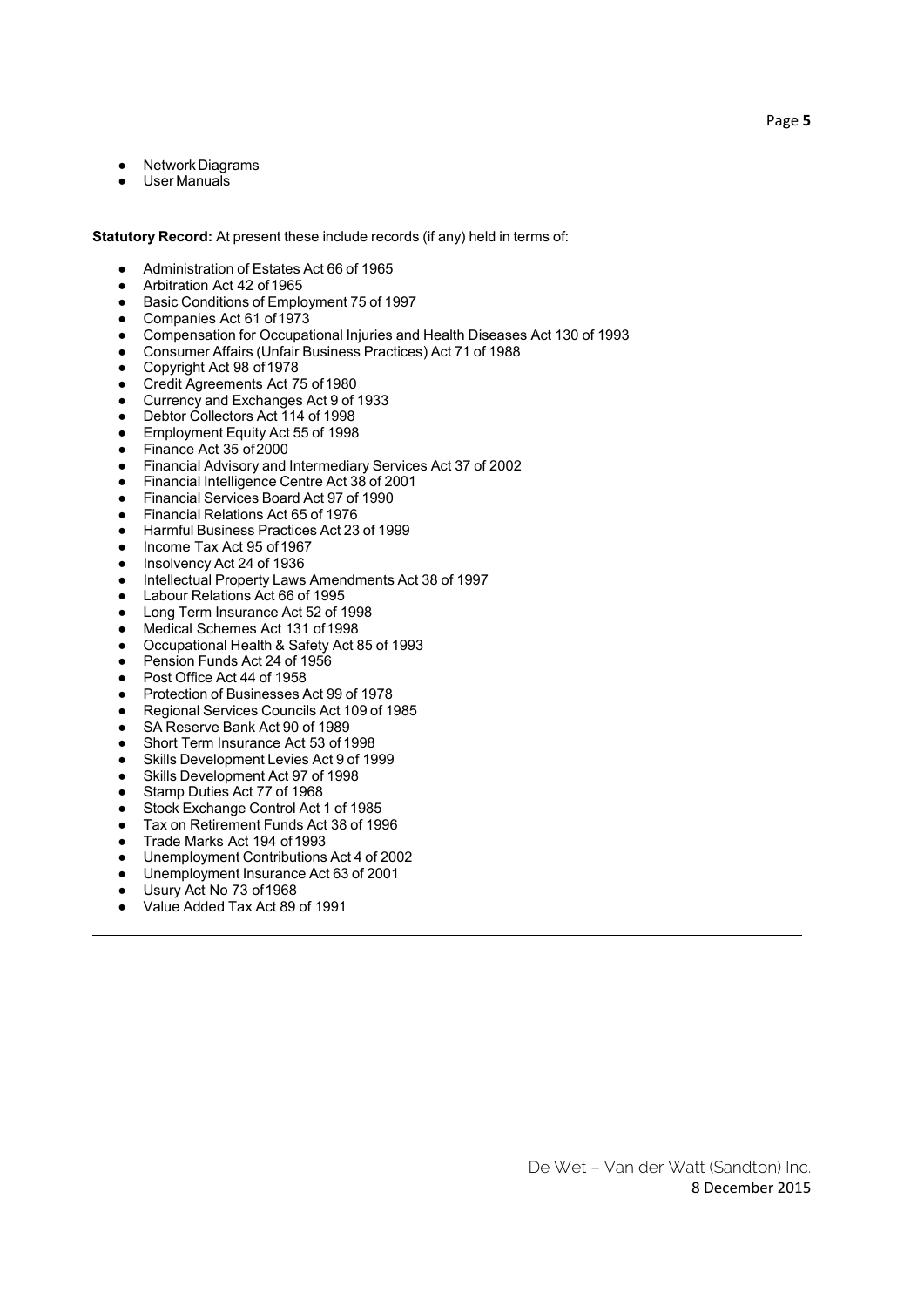# 6. Information Request Procedure

- The requester must use the prescribed form to make the request for access to a record. A request form is available from our offices or at www.accesstoinfo.co.za
- The request must be made to the Head of Business named in Section 2 above. This request must be made to the address, fax number or electronic mail address of the business.
- The requester must provide sufficient detail on the request form to enable the Head of Business to identify the record and the requester. The requester should also indicate which form of access is required. The requester should also indicate if any other manner should be used to inform the requester. If this is the case, please furnish the necessary particulars to be so informed.
- The requester must identify the right that is sought to be exercised or to be protected and must provide an explanation of why the requested record is required for the exercise or protection of that right.
- If a request is made on behalf of another person, the requester must submit proof of the capacity in which the requester is making the request to the satisfaction of Head of Business aforesaid.
- The prescribed request fee must be attached.

We will respond to your request within 30 days of receiving the request by indicating whether your request for access has been granted ordenied.

Please note that the successful completion and submission of a request for access form does not automatically allow the requestor access to the requested record.

Access will be granted to a record only if the following criteria are fulfilled:

- The record is required for the exercise or protection of any right; and
- The requestor complies with the procedural requirements set out in the Act relating to a request; and
- Access to the record is not refused in terms of any ground for refusal as contemplated in Chapter 4 of Part 3 of the Act.

# 7. Denial of access

Access to any record may be refused under certain limited circumstances. These include:

- The protection of personal information from unreasonable disclosure concerning any natural person;
- The protection of commercial information held concerning any third party (for example trade secrets);
- The protection of financial, commercial, scientific or technical information that may harm the commercial or financial interests of any thirdparty;
- Disclosures that would result in a breach of a duty of confidence owed to a third party;
- Disclosures that would jeopardize the safety or life of an individual;
- Disclosures that would prejudice or impair the security of property or means of transport;
- Disclosures that would prejudice or impair the protection of a person in accordance with a witness protection scheme;
- Disclosures that would prejudice or impair the protection of the safety of the public;
- Disclosures that are privileged from production in legal proceedings unless the privilege has been waived;
- Disclosures of details of any computer programme:
- Disclosures that will put De Wet Van der Watt (Sandton) Inc. at a disadvantage in contractual or other negotiations or prejudice it in commercial competition;
- Disclosures of any record containing any trade secrets, financial, commercial, scientific, or technical information that would harm the commercial or financial interests of De Wet - Van der Watt (Sandton) Inc.
- Disclosures of any record containing information about research and development being carried out or about to be carried out by De Wet - Van der Watt (Sandton) Inc.

If access to a record or any other relevant information is denied, our response will include:

- Adequate reasons for the refusal; and
- Notice that you may lodge an application with the court against the refusal and the procedure including details of theperiod for lodging the application.